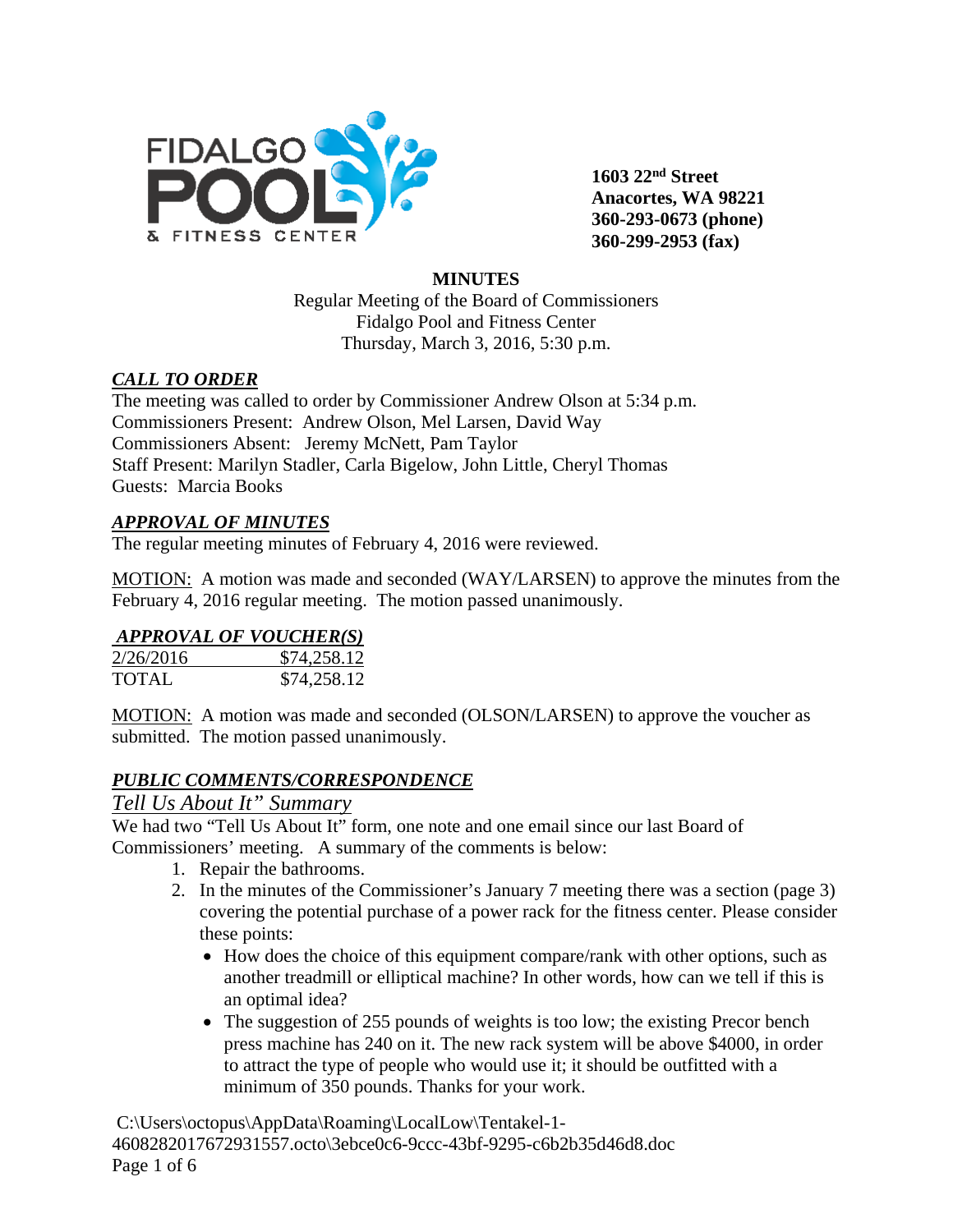- 3. Please put shower head sprays on all shower faucets. (Referred to Maintenance.)
- 4. A Master's Swim Team patron wants automatic electronic payment options. Business Manager Thomas is in the process of setting the customer up in the TAC program.

# *Thunderbird Aquatic Club (TAC) – Coach Jason Hunter*

- TAC numbers are:
	- Home School:  $10(-5)$ Bronze: 30 (+5) Silver: 20 (+1) Gold: 17 (0) Juniors: 25 (0) Seniors: 4 Masters: 16 Total 101 without masters Active  $+$  or  $-3$
- Our home school group is starting a new session and it is a smaller group this time.
- TAC will be hosting a home meet March 5-6, there will be 5 teams involved for a total of 200 athletes. TAC has 62 swimmers signed up for the meet and Coach Jason is expecting the team to place 1st.
- We saw the end of the high school boys' season. Almost every TAC swimmer made state in one form or another, including swimmers who swam for Mount Vernon, Sedro-Woolley and Burlington.
- Anacortes placed 1<sup>st</sup> at state,  $2<sup>nd</sup>$  time in two years. They had 10 swimmers competing in the state meet. 9 of the 10 swimmers are TAC swimmers, and the  $10<sup>th</sup>$  one is a diver. Elliott Hofferth placed 1<sup>st</sup> in the 200 im, 1<sup>st</sup> in the 100 fly; Nathan Mathes placed 1<sup>st</sup> in the 100 free,  $2<sup>nd</sup>$  in the 50 free; Mickey Laws placed  $3<sup>rd</sup>$  in the 200 im,  $3<sup>rd</sup>$  in the 100 free; Emmett Moore took  $3<sup>rd</sup>$  in the 100 fly.
- Elliott Hofferth set two records in the 100 fly and 200 im. Their relays also set several records for the high school.
- Jason will be attending Sr. Sectionals March 17-20, and age group sectionals March 10- 12.
- We have started a high school/middle school 6 week program to encourage teen age individuals to try out swimming without the intimidation of swimming against kids who have been doing it for multiple years.

# *Aquatics & Fitness Report – Aquatic & Fitness Manager Carla Bigelow*

- **SilverSneakers®:** In December 2015, 153 out of 678 enrollees participated for 1,117 visits. In January 2016, 192 out of 700 enrollees participated for 1,236 visits.
- **Silver&Fit®:** In December 2015, 5 out of 10 enrollees participated for 36 visits. In January 2016, 4 out of 8 enrollees participated for 45 visits.
- **At Your Best®:** In December 2015, 14 out of 22 enrollees participated for 125 visits. In January 2016, 24 out of 32 enrollees participated for 184 visits.

# *FITNESS*

# **Equipment:**

• Precor Maintenance was here mid-February for quarterly maintenance. All of the equipment is working well and in good repair.

C:\Users\octopus\AppData\Roaming\LocalLow\Tentakel-1- 4608282017672931557.octo\3ebce0c6-9ccc-43bf-9295-c6b2b35d46d8.doc Page 2 of 6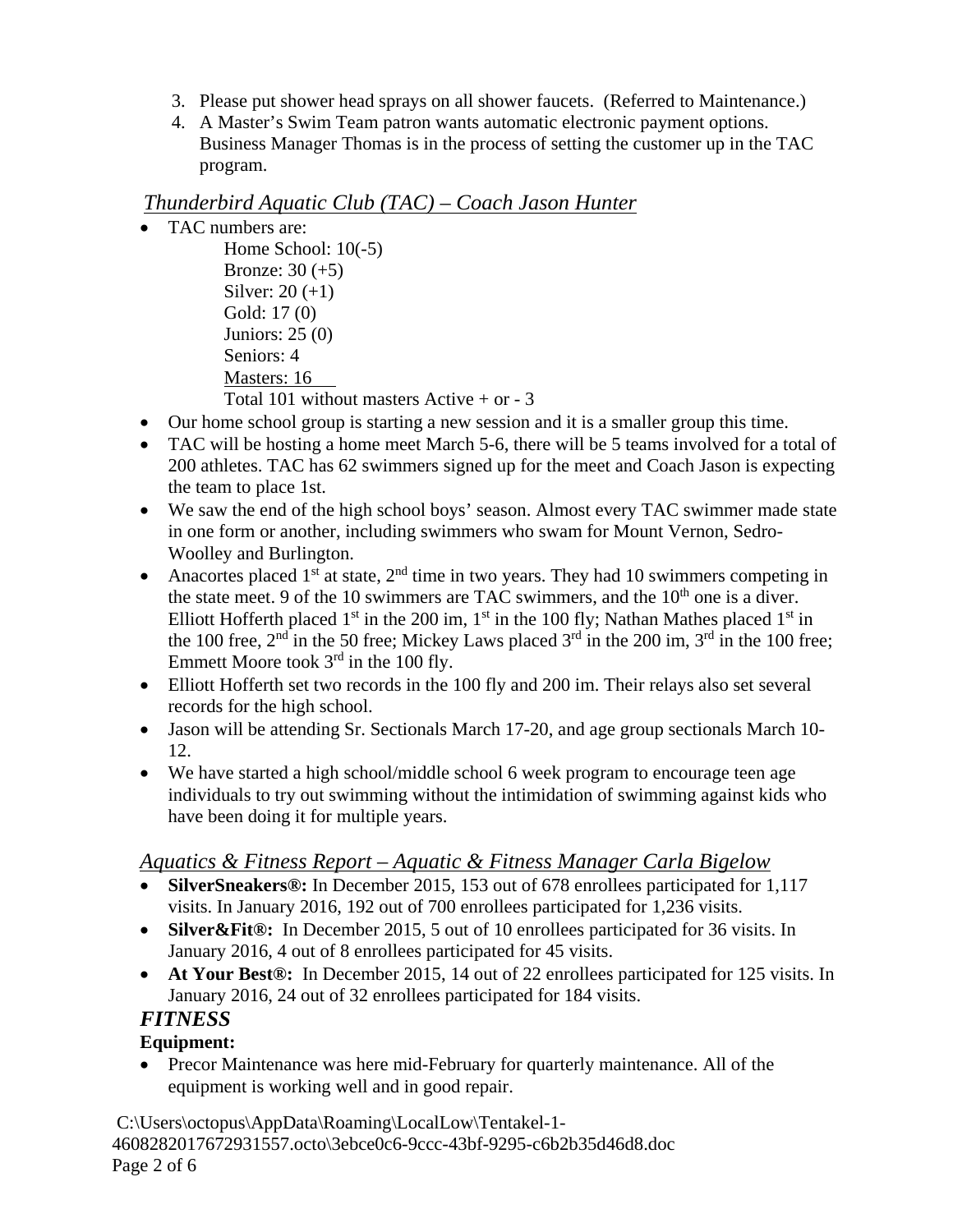• AFM Bigelow worked with Commissioner Olson and Fitness Instructor (FI) Ciminski on final recommendations for an Olympic rack, bars and bumpers. There are currently two proposals from Robin Rexroat of Precor Commercial Fitness, and a price for comparable equipment from Rogue Fitness. Rogue Fitness offered similar equipment for essentially \$2,000 less.

MOTION: A motion was made and seconded (OLSON/WAY) to spend up to \$3,500 on the purchase of an Olympic Squat system, free weights and other accessories from Rogue Fitness. The motion passed unanimously.

- Six additional SilverSneakers<sup>®</sup> chairs were ordered and received for the GroupX Classroom. AFM Bigelow may need to order a few more as attendance for Silver Sneakers® Classic and Gentle Yoga has increased.
- MM Little purchased a new CD changer for the GroupX Classroom. Horizon also came by to check the sound system and speakers since the fitness instructors were having problems with the sound cutting out intermittently. New speaker wires need to be run from the amplifier to the speakers.

### **Classes:**

• Additional classes for Spring include a Tuesday evening Boot Camp led by FI Fors, a TRX Basics class offered by FI Ciminski (day and time TBD).

# *AQUATICS*

### **Fitness:**

• FI Fors will be offering a 30 minute high intensity workout on MWF at 7:30 AM.

### **Swim School:**

- 124 students enrolled in ARC swim lessons for Winter Session II. This number does not include Aqua Kids or drop in students.
- 29 students from the Swinomish Tribe are enrolled in ARC swim lessons through the end of March. Plans are for the tribe to enroll the children in lessons through to the end of school year then re-enroll the children in the fall.

# *SPECIAL EVENTS*

- On Friday, March 18 Christ the King (CTK) Church is paying for all open swim entries and will be offering root beer floats in the conference room following the swim. This has become an annual event for CTK and FPFC.
- Special Olympics swimming begins on Thursday, March 31 from 6:30 7:30 PM. Their season runs through early June. Thursday evening lap swim will run from 5:30 - 6:30 PM during spring session.

# *COMMUNITY INVOLVEMENT*

• AFM Bigelow continues to volunteer as a Disaster Action Team Captain for the American Red Cross West Skagit Unit. She and her team have responded to 2 local house fires during the month of February.

# *Administration – Executive Director Marilyn Stadler & Business Manager Cheryl Thomas*

• The Active Military Program for January 2016 was 80 visits by 46 different participants, YTD 325 and the usage by military families for January was 116 visits.

C:\Users\octopus\AppData\Roaming\LocalLow\Tentakel-1- 4608282017672931557.octo\3ebce0c6-9ccc-43bf-9295-c6b2b35d46d8.doc Page 3 of 6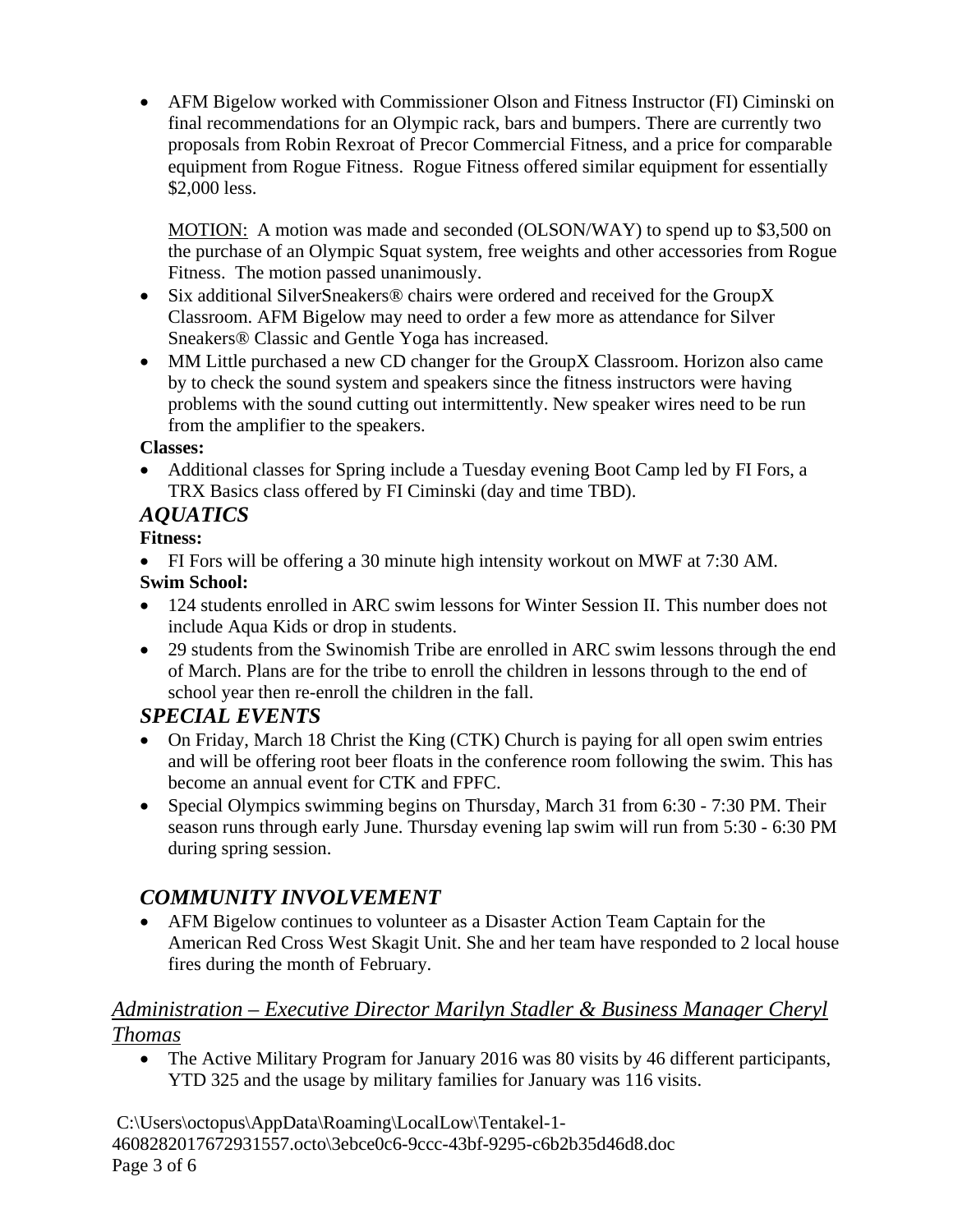| <b>Month</b>     | # of Visits | <b>Month</b>        | # of Visits |  |
|------------------|-------------|---------------------|-------------|--|
| October 2014     | 53          | October 2015        | 89          |  |
| November 2014    | 34          | November 2015       | 72          |  |
| December 2014    | 46          | December 2015       | 84          |  |
| January 2015     | 23          | January 2016        | 80          |  |
| February 2015    | 49          | February 2016       |             |  |
| March 2015       | 97          | March 2016          |             |  |
| April 2015       | 72          | April 2016          |             |  |
| May 2015         | 72          | May 2016            |             |  |
| June 2015        | 48          | June 2016           |             |  |
| <b>July 2015</b> | 69          | <b>July 2016</b>    |             |  |
| August 2015      | 86          | August 2016         |             |  |
| September 2015   | 69          | September 2016      |             |  |
| <b>TOTAL</b>     | 718         | <b>TOTAL</b><br>325 |             |  |

- Other statistics:
- 1. The FPFC total number of visits for January 2016 was 3,908 and January 2016 Year-to-Date was 3,908. The FPFC total number of visits for January 2015 was 3,569 and January 2015 Year-to-Date was 3,569. These statistics also don't include the visits from Physical Therapy patrons, swim meet participants or rentals.
- Fidalgo Pool Forum has not received any interest.
- Twenty-two people have registered on-line since the promotion started (1 Guemes, 3 Oak Harbor, 1 La Conner, 1 Mount Vernon and the rest were from Anacortes).
- Business Manager Thomas stated that Quickbooks is working better after receiving tech support.

### *Maintenance – John Little*

- Installed a new 5 CD Changer for the upper fitness room. The old one was defective and not repairable. Renewed a defective speaker wire to a stereo speaker that wasn't working.
- Installed a new Comcast cable box in the upper fitness room. The old one from 2004 was causing background static in the speakers.
- Installed hand sanitizer dispensers in the lower and upper fitness areas.
- Renewed 2 pool pump controller contactors and installed contactor coil surge protection on all 5 contactors in the pool pump control box.
- Installed a circuit breaker in the electrical panel room to make the inoperative dryer in the men's locker room operational. Ordered a new dryer to replace an inoperative one in the women's locker room.
- Renewed 3 defective UV cabinet cooling fans.
- Painted the walls and ceiling of the upper fitness weight storage alcove.
- Prepped the ground for topsoil and grass in the bare lawn area north of the lower fitness area.

### *Investments*

- \$186,204.61 will mature August 1, 2016.
- \$40,000.00 will mature July 31, 2016
- We have a total of \$226,204.61 in investments.

C:\Users\octopus\AppData\Roaming\LocalLow\Tentakel-1-

4608282017672931557.octo\3ebce0c6-9ccc-43bf-9295-c6b2b35d46d8.doc

Page 4 of 6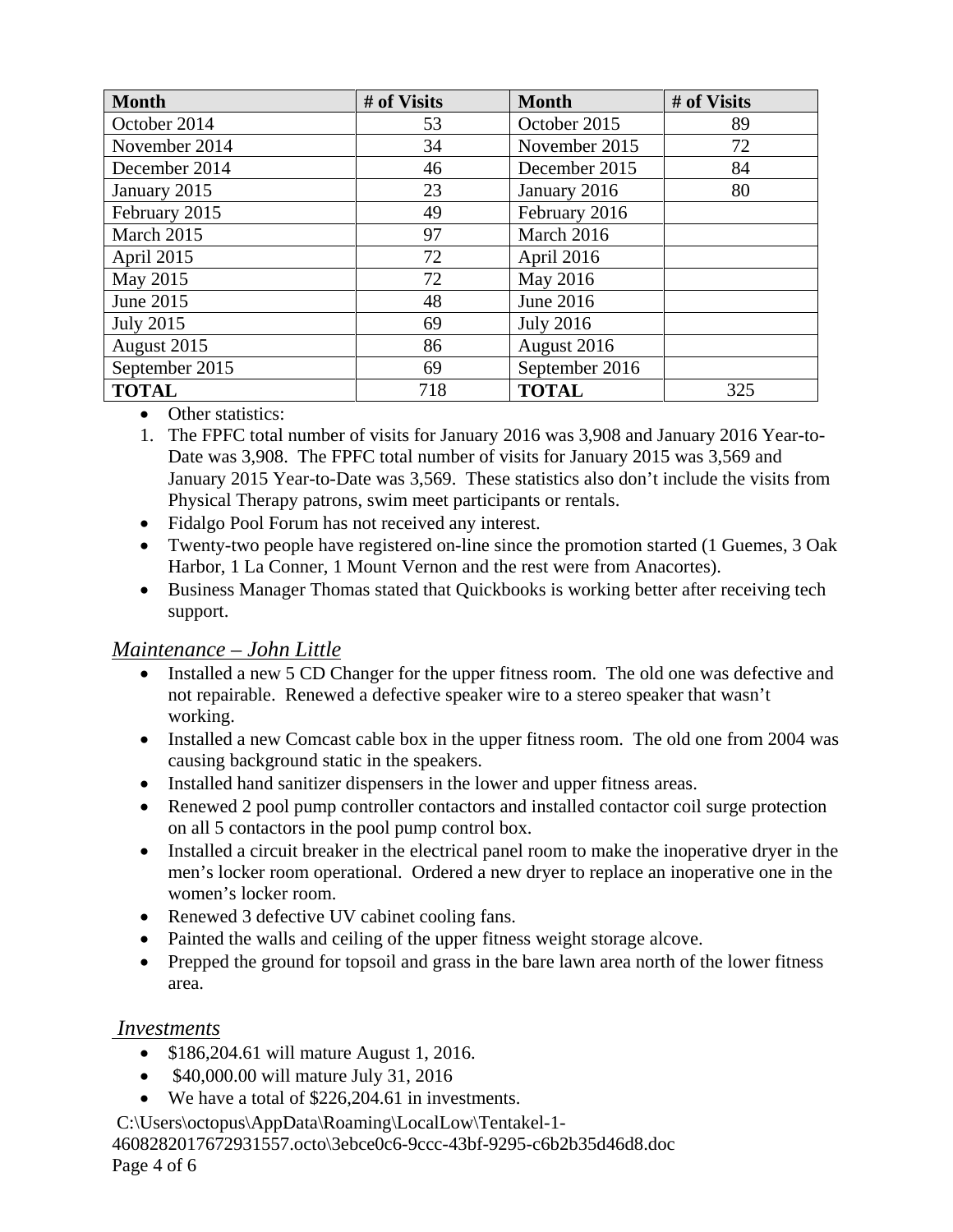# *Financial Reports*

Levy net income based on OB for January  $2016 - (\$38,528.26)$  and YTD –  $(\$38,528.26)$  Levy funds from end of year should cover expenses until our first major levy release this year in April. Program net income for January – \$14,243.15 and YTD - \$ 14,243.15. Gross income for programs is listed below:

| <b>DEPARTMENT</b>     | <b>FISCAL</b>     |          | <b>JANUARY JANUARY</b> | <b>JANUARY</b> | <b>JANUARY</b>  |
|-----------------------|-------------------|----------|------------------------|----------------|-----------------|
|                       | <b>YEAR</b>       | 2016     | <b>YTD 2016</b>        | 2015           | <b>YTD 2015</b> |
| <b>Aquatics</b>       | Jan $1 - Dec 31$  | \$16,878 | \$184,631              | \$15,402       | \$15,402        |
| <b>Swim Lessons</b>   | Jan $1 - Dec 31$  | \$5,676  | \$80,911               | \$7,897        | \$7,897         |
| <b>Youth Aquatics</b> | Sept $1 - Aug$ 31 | \$5,147  | \$44,631               | \$9,257        | \$43,721        |
| <b>Fitness Center</b> | Jan $1 - Dec 31$  | \$7,063  | \$64,753               | \$7,057        | \$7,057         |

# *Old Business*

### • **Landscaping**

Chair Cheryl Thomas stated that Commissioner McNett sent Molly Maguire digital photos and the building plans of the fitness center. Ms. Maguire is working on the landscaping plan. Chair Thomas will notify Ms. Maguire that the project plans and its options on due to us by or on April 15, 2016.

### • **Master Capital Improvement Plan (MCIP) Committee**

- Executive Director Stadler briefed the Commissioners on the work of the MCIP Committee.
- The survey is in process, and will end on March 9, 2016. A subcommittee has been assigned to prepare the results for the public.
- Next step includes having two workshops and inviting the public to tour the building, review the survey results, use the facility for research purposes, and offer addition comments.
- Next meeting of the MCIP is Tuesday, March 29, 2016, 5 pm in the pool's conference room.

### • **Assistant Aquatic and Fitness Manager Position**

Assistant Aquatic and Fitness Manager Jillian Dees was introduced to the Commissioners and public present.

### *New Business*

### • **Anacortes Rotary & Anthony's Grant**

Friends of Fidalgo Pool & Fitness Center will be receiving a \$5,200 Anacortes Rotary Club grant for a new pool chairlift. Anthony's Restaurant and Anacortes Rotary Club partner every year to raise funds for local charities. Three Commissioners and nine Friends of Fidalgo Pool & Fitness Center members attended the event. A Letter to the Anacortes American Editor and thank you letters are being prepared.

### • **Bond Attorney**

C:\Users\octopus\AppData\Roaming\LocalLow\Tentakel-1- 4608282017672931557.octo\3ebce0c6-9ccc-43bf-9295-c6b2b35d46d8.doc Page 5 of 6